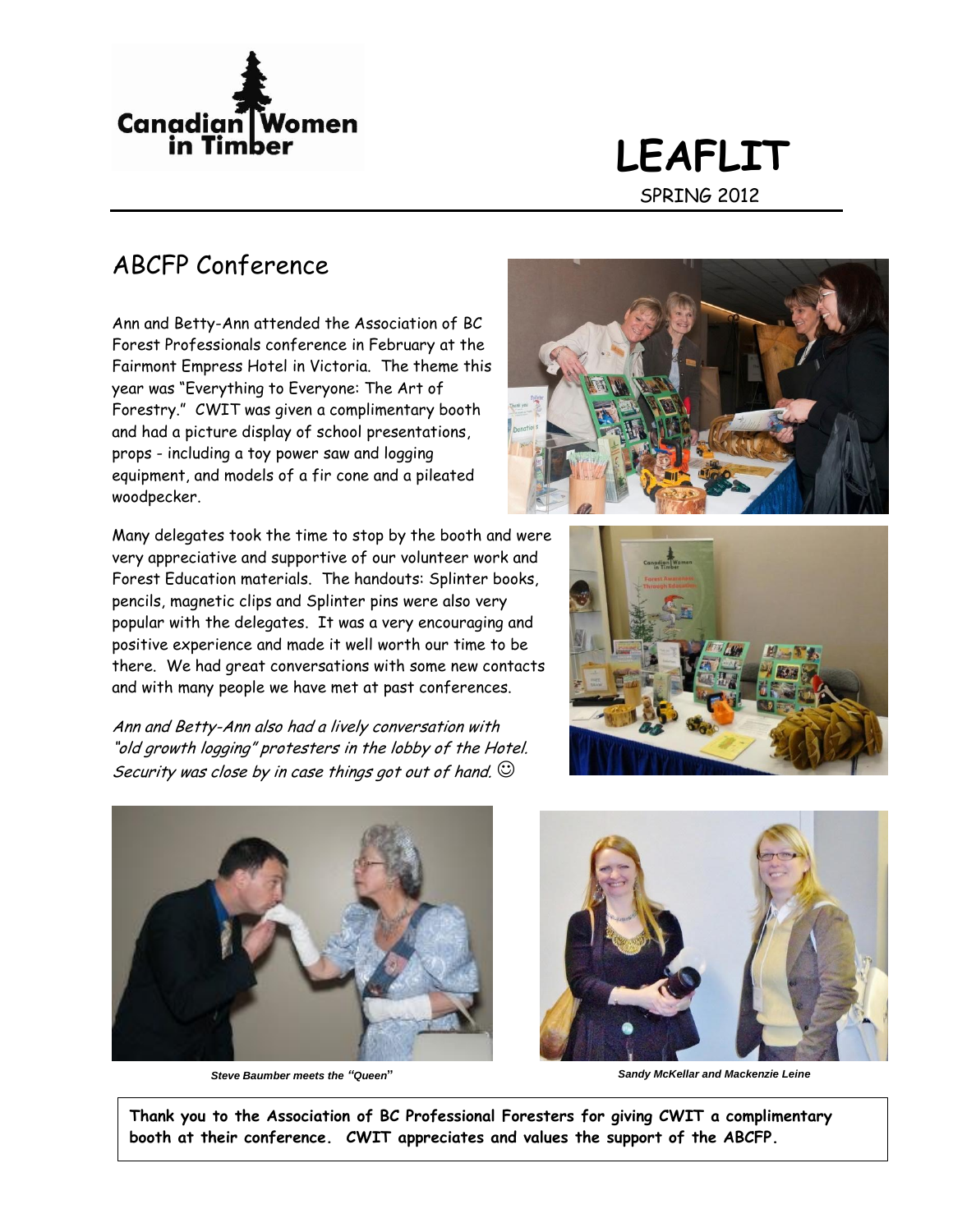## COFI Community Dinner

Ann and Betty-Ann attended the Kelowna Region Community Dinner on April 12 hosted by the Council of Forest Industries. Forest sector people, Forest Education volunteers, Mayors, Councilors, politicians and media were invited to attend.

COFI chair, Nick Arkle was the commentator and guests were welcomed by Kelowna Mayor Walter Gray and Westbank First Nation Councillor Mic Werstuik. Mary Tracey, Executive Director of Wood Works spoke about the success of the Wood First Act and noted that 42 communities have passed the resolution so far.

The guest speaker was Hon. Steve Thomson Minister of Forests, Lands and Natural Resource Operations. The Minister spoke of the "Forest Sector Strategy" launched earlier in the day. The forest sector strategy is intended to advance economic and environmental sustainability in the forest sector as a whole. This strategy provides an update of actions or areas of focus consistent with the six priorities outlined in the report of the Working Roundtable on Forestry:

- 1. A commitment to using wood first
- 2. Growing trees, sequestering carbon, and ensuring that land is available from which to derive a range of forest products
- 3. Creating a globally competitive, market-based operating climate
- 4. Embracing innovation and diversification
- 5. Supporting prosperous rural forest economies
- 6. First Nations becoming partners in forestry.

We talked with many people we have met at other functions, as well as new people who were interested in our group and what we do. It was a very enjoyable evening and the meal was fantastic!

Websites for more information: Forest Sector Strategy - **[www.for.gov.bc.ca/mof/forestsectorstrategy](http://www.for.gov.bc.ca/mof/forestsectorstrategy)** Wood First Act – **[www.for.gov.bc.ca/mof/woodfirst](http://www.for.gov.bc.ca/mof/woodfirst)** Wood Works – **[www.wood-works.org](http://www.wood-works.org/)** Working Roundtable on Forestry – **[www.for.gov.bc.ca/mof/forestry\\_roundtable](http://www.for.gov.bc.ca/mof/forestry_roundtable)**

# Splinter Salutes

 COFI for hosting the Community Dinner and giving the community the opportunity to meet and talk to people in the forest sector and to listen to guest speaker, Hon. Steven Thompson, Minister of Forests, Lands and Natural Resource Operations.

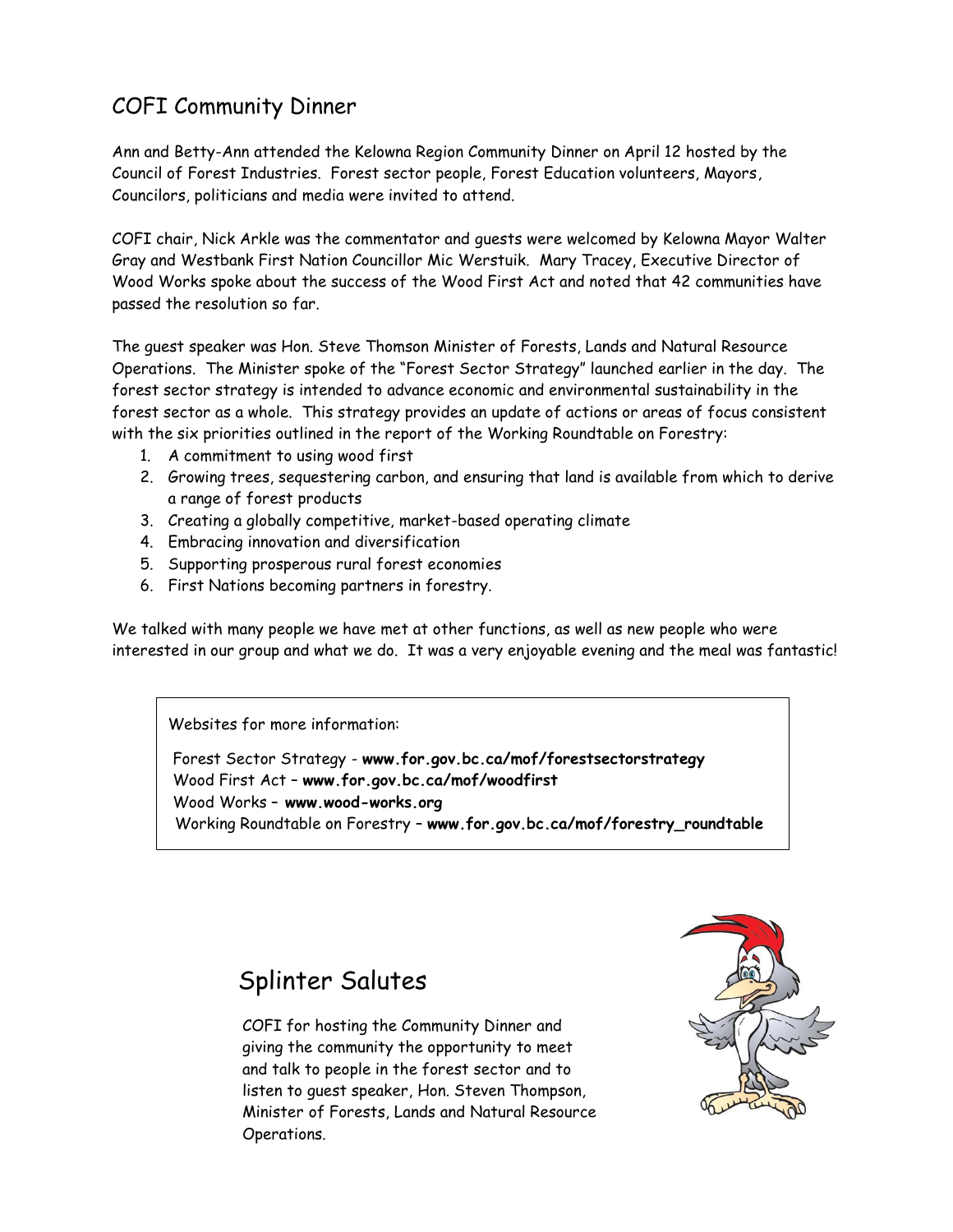# Chair's Report – Alison Anderson

#### **The Lorax**

I decided to take my two boys to the movies this weekend. Not paying much attention I selected the only one that wasn't rated PG13 as I didn't feel like watching a bunch of gore. We went to Dr. Seuss's The Lorax. After a short time I was angry that I was watching an anti-logging show. In fact I was so impressed that I fell asleep about 30 minutes into the film. After my nap and some rational thoughts I instead thought that this was a good teaching moment. I get angered when Hollywood thinks that they can push their "environmental message" which is usually out of context and lacking reality. Instead of ranting I decided to tell the boys more about harvesting of trees and how we live in a province that pays close attention to reforestation. I went on to say that in our lifetime we would never have to worry about living in a province without trees. So Mr. Lorax, CWIT believes that we can live in a province where the social and economic benefits of harvesting are balanced with sustainability. Aren't we lucky!



#### Splinter Rocks!

 Private Forest Landowners Association post on Facebook about Logging With Splinter**: "We love this resource activity book. Chock-full of fun: word scrambles, puzzles, searches, colouring, forestry facts and more. Splinter rocks!"**

 Comments from Grade 3/4 teacher in Richmond**: "The Splinter booklets have arrived and I am really pleased. My students will enjoy working in them. I think that if children enjoy doing something they will remember it longer."**

### Upcoming Event

Interior Logging Association Conference and Trade Show

The ILA will hold its 54th Annual Conference and Trade show **May 10 – 12 in Vernon.** The theme this year is "Training Our Next Generation". There will be a full slate of inside displays as well as some equipment outside for contractors, truckers, forestry workers and the general public to view. The Conference is open to all and entrance to the inside displays are free of charge except for the evening ticketed events.

This year's theme is focused on what the forest industry requires for future employees for the licensees and trades. There is a real shortage of workers in the logging and trades sectors of the forest industry and this show will allow licensees and trades to advertise what jobs are available in their organizations.

Canadian Women In Timber will have an inside display and invite all participants to come by our booth. We will have lots of handouts and forest education material and free draws.